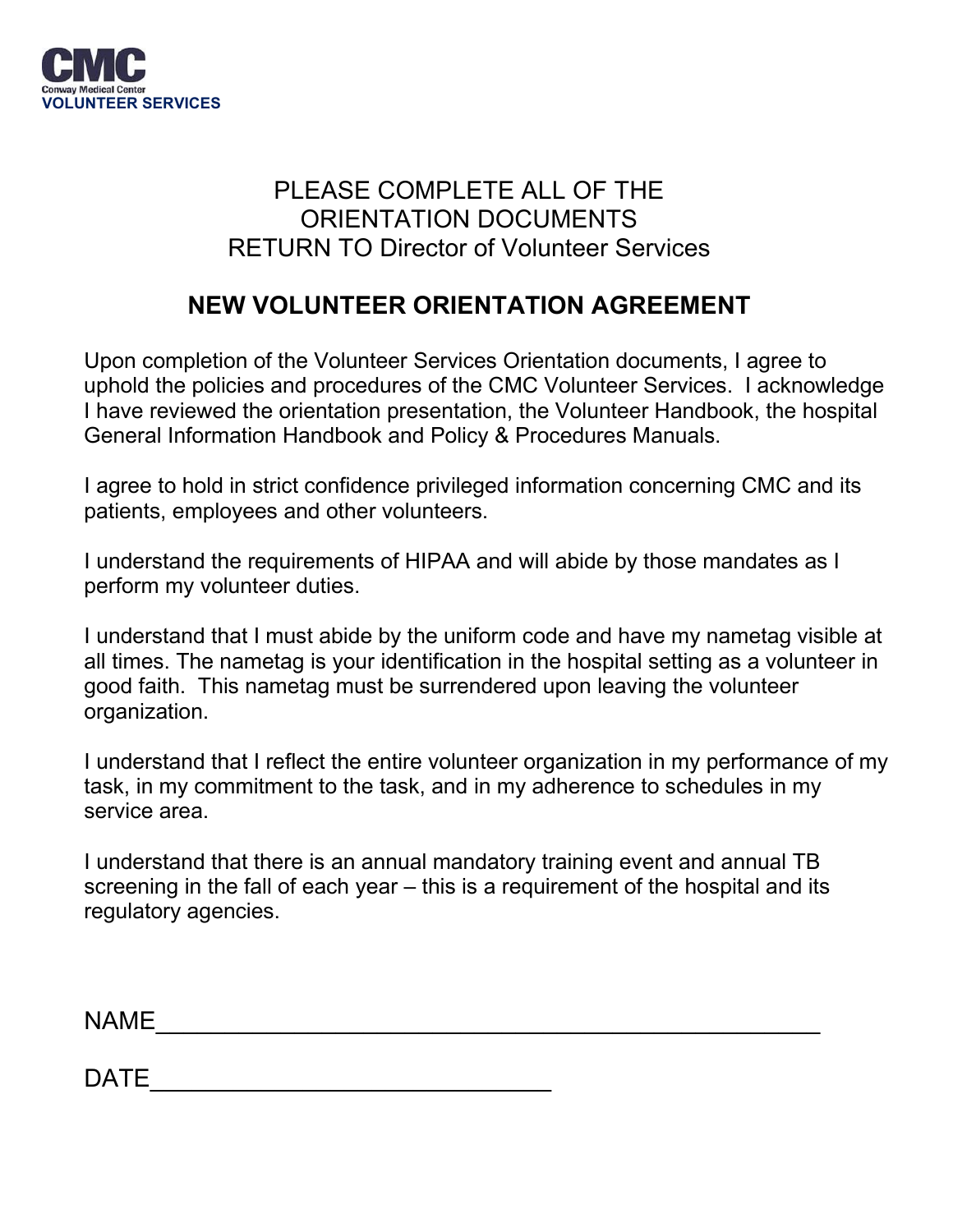

#### **Confidentiality and Security Agreement Form #23-HR**

I understand that Conway Medical Center and its affiliate organizations, (hereinafter "CMC") in which or for whom I work, volunteer or provide services, or with whom the entity *(e.g.,* physician practice) for which I work has a relationship (contractual or otherwise) involving the exchange of health information, CMC, has a legal and ethical responsibility to safeguard the privacy of all patients and to protect the confidentiality of its patients' health information. Additionally, CMC must assure the confidentiality of its human resources, payroll, fiscal, research, internal reporting, strategic planning, communications, computer systems and management information (collectively, with patient identifiable health information "Confidential Information").

In the course of my employment/assignment or association with CMC, I understand that I may come into the possession of this type of Confidential Information. I will access and use this information only when it is necessary to perform my job related duties in accordance with CMC's Privacy and Security Policies, which are available from CMC. I further understand that I must sign and comply with this Agreement in order to obtain authorization for access to Confidential Information.

- I will not disclose or discuss any Confidential Information with others, including friends or family, who do not have a need to know it.
- I will not in any way divulge copy, release, sell, loan, alter, or destroy any Confidential Information except as properly authorized.
- I will not discuss Confidential Information where others can overhear the conversation.
- I will not make any unauthorized transmissions, inquiries, modifications, or purging of Confidential Information.
- I agree that my obligations under this Agreement will continue after termination of my employment, expiration of my contract, or my relationship ceases with CMC.
- Upon termination of any relationship with CMC, I will immediately return any documents or media containing confidential Information to CMC.
- I understand that I have no right to any ownership interest in any information accessed or created by me during my relationship with CMC.
- I will act in the best interest of CMC and in accordance with its Code of Conduct at all times during my relationship with CMC.
- I understand that violation of this Agreement may result in the disciplinary action, corrective action, up to and including termination of employment, suspension, and loss of privileges, and/or termination of authorization to work within CMC, in accordance with CMC's policies.
- I will only access or use systems or devices I am officially authorized to access, and will not demonstrate the operation or function of systems or devices to unauthorized individuals.
- I understand that I should have no expectation of privacy when using the CMC information systems. CMC may access, review, and otherwise utilize information stored on or passing through its systems, including e-mail, in order to manage systems and enforce security.
- I will practice good workstation security measures such as locking up diskettes when not in use, using hospital approved screen savers with activated passwords appropriately, and position screens away from the public view.
- I will practice secure electronic communications by transmitting Confidential Information only to authorized entities, in accordance with approved standards.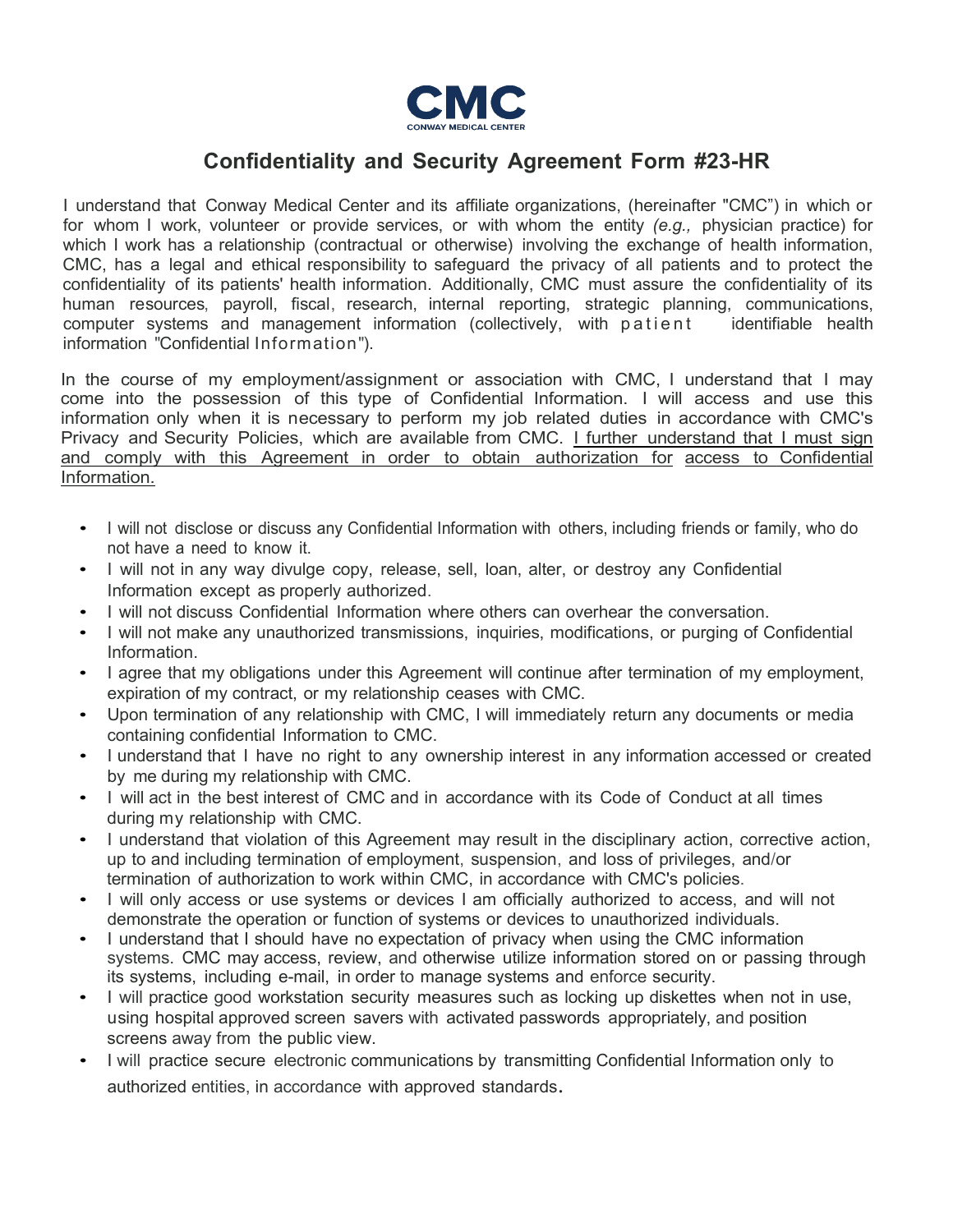#### **Confidentiality and Security Agreement Form #23-HR**

- I will:
	- a. Use only my officially assigned User-ID and password.
	- b. Use only approved licensed software.
	- c. Use a device with virus protection software.
	- d. Contact the Information Technology department if my password is accidentally revealed to request a new password.
- I will never:
	- a. Share/disclose user- IDs or passwords.
	- b. Use tools or techniques to break/exploit security measures.
	- c. Connect to unauthorized networks through the systems or devices.
	- d. Install unauthorized software on hospital computer systems.
- I will notify my manager or appropriate Information Technology person if my password has been seen, disclosed, or otherwise compromised, and will report activity that violates this agreement, privacy, and security policies, or any other incident that could have any adverse impact on Confidential Information.
- The following statements are additional requirements for physicians using CMC systems containing patient identifiable health information (e.g., Meditech):
- I will only access software systems to review patient records when I have that patient's consent to do so. By accessing a patient's record, I am affirmatively representing to CMC at the time of each access that I have the requisite patient consent to do so, and CMC may rely on that representation in granting such access to me.
- I will only access patient information to the extent it is reasonable and necessary for me to treat a patient. The information that I review will be kept confidential, and I will only review so much of a patient's medical record as is necessary for me to render appropriate treatment. If I am given access to a patient's medical record due to a consult, emergency situation, or an on-call situation at which time I am not the patient's primary attending physician, I will only access that patient's information to the extent it is needed for me to render appropriate medical treatment. Under no circumstances will I access a patient's information without a patient's verbal or written consent or for whom I am not rendering medical treatment.
- I will ensure that only appropriate personnel in my office will access the CMC's software systems and Confidential Information and that I will annually train such personnel on issues related to patient confidentiality and access.
- I will accept full responsibility for the actions of my employees who may access the CMC's software systems and Confidential Information.

By signing this document, I acknowledge that I have read this agreement and I agree to comply with all terms and conditions stated above.

| Employee/Consultant/Vendor/Office Staff/Physician/Volunteer Signature    | Facility Name               | Date |
|--------------------------------------------------------------------------|-----------------------------|------|
|                                                                          |                             |      |
| Employee/Consultant/Vendor/Office Staff/Physician/Volunteer Printed Name | <b>Business Entity Name</b> |      |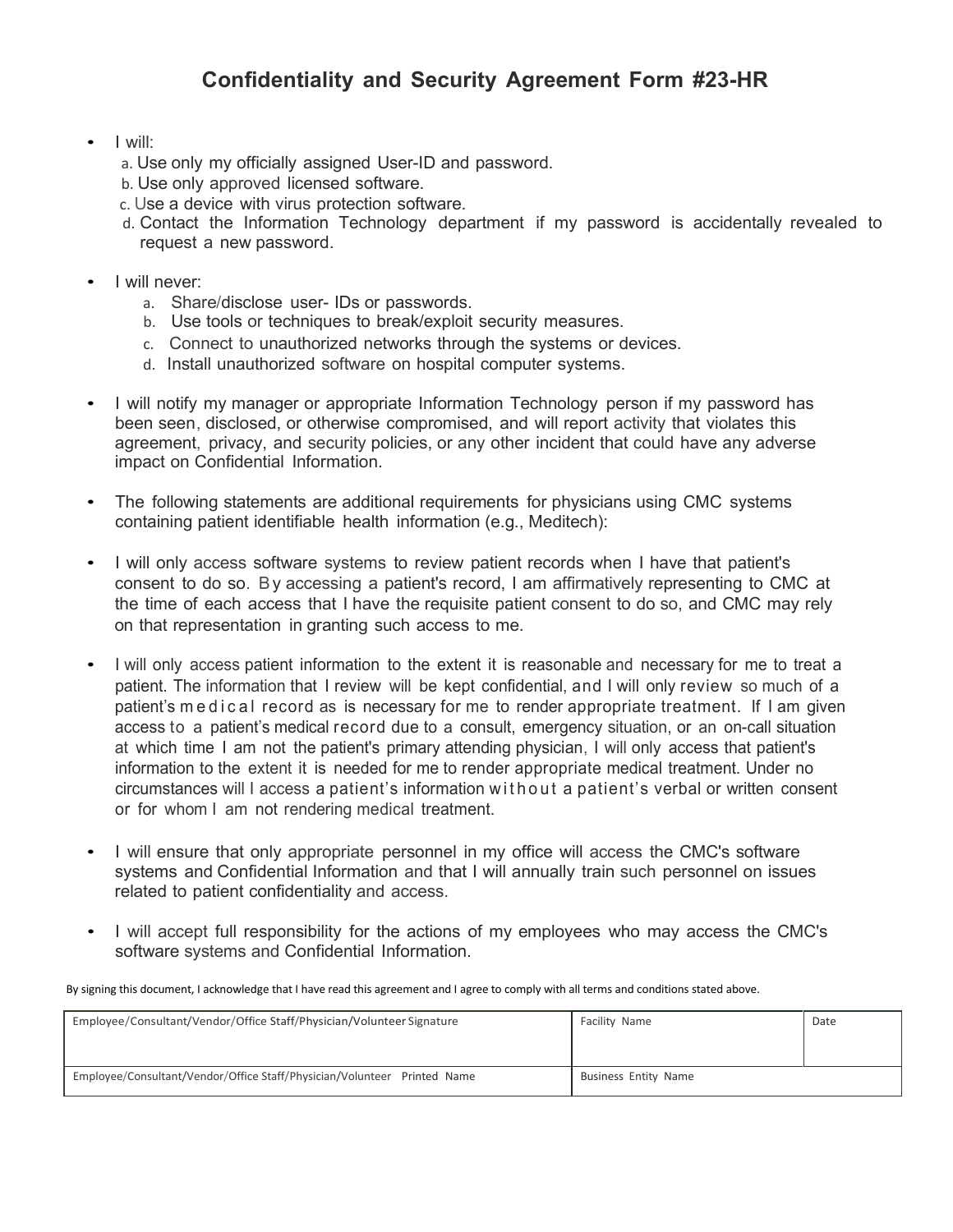

## SERVICE AGREEMENT EXCELLENCE IN CUSTOMER SERVICE

As a volunteer of Conway Medical Center, I agree to adhere to the Mission, Vision, Value Statements and Customer Service Standards as defined in Conway Medical Center's Excellence in Customer Service Policy. I am committed to excellence in Customer Service and to exceeding the expectations of my customer.

Specifically, I agree to the following:

- I understand the organization exists only because of our customers. They are not an interruption of my day, they are the purpose of it.
- I will seek to exceed the expectations of the customers I serve.
- My activities will be guided by my commitment to the Conway Medical Center's Mission, Vision & Values, and the organizational ethics policy.
- I will greet customers promptly, with a smile, welcoming tone and by making eye contact.
- I will answer the phone quickly, in a welcoming tone and helpful manner. I will identify myself clearly by department and name.
- I will communicate with customers in a positive manner I will tell the customer what I can do, not what I can't do.
- I will listen attentively and be responsive to customer needs on a timely basis.
- I will function as a "team member", respecting and supporting my co-workers.
- I will treat every customer with courtesy and respect.
- I will take necessary precautions to provide customers with privacy and confidentiality.
- I will take necessary precautions to provide customers with a safe and secure environment.
- I will seek to ensure that all customer complaints are appropriately addressed.
- I will be professional in both behavior and appearance.

| Signed: | Date: |  |
|---------|-------|--|
|---------|-------|--|

Print Name: <u>Department:</u> Volunteer Services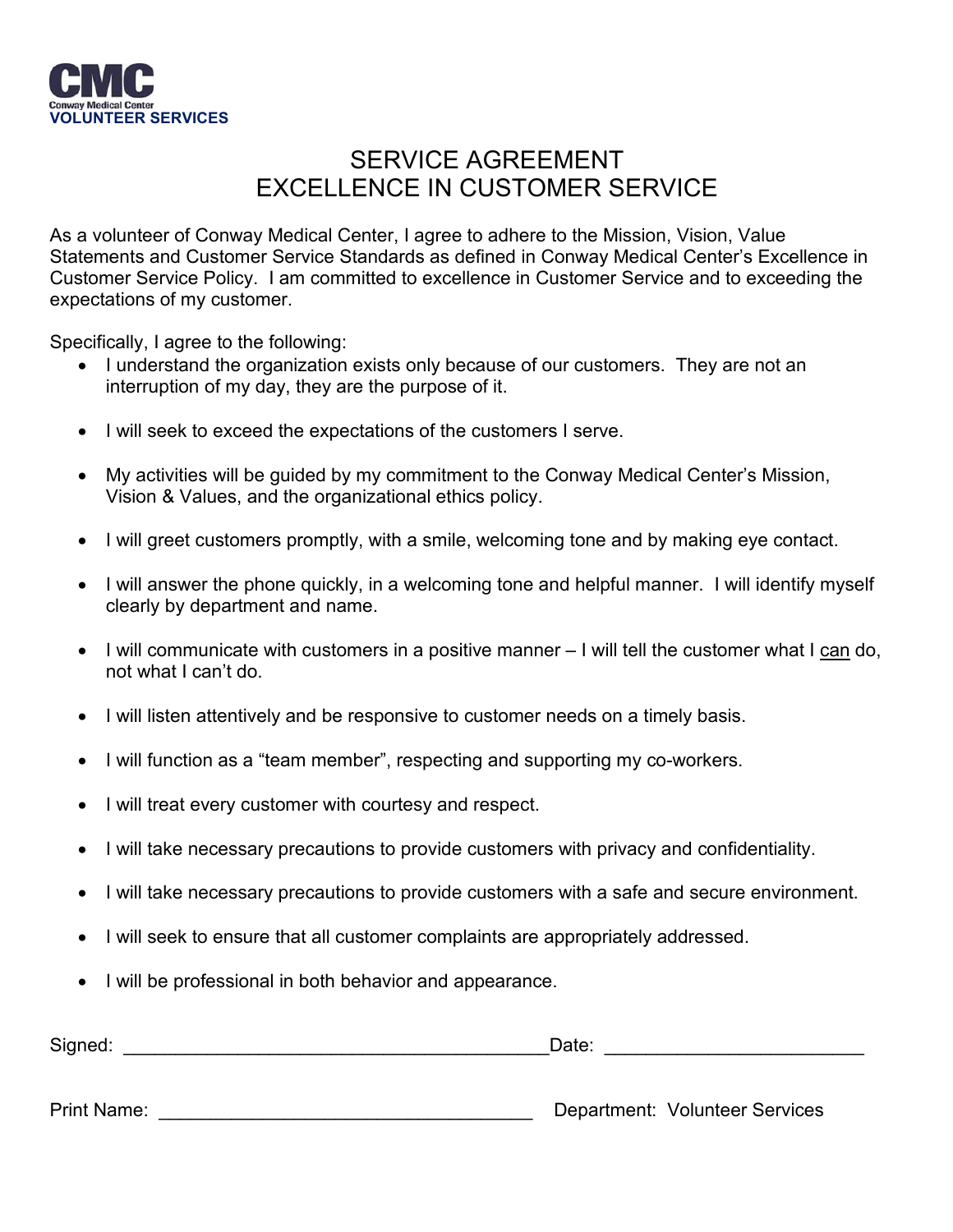#### PLEASE SHARE THE FOLLOWING INFORMATION TO HELP IN OUR PLANNING:

**SKILLS / TALENTS / COMMITTEE INTERSTS:**

| <b>CARPENTRY</b>              |                                                                         |
|-------------------------------|-------------------------------------------------------------------------|
| <b>CHAIR A COMMITTEE</b>      |                                                                         |
| <b>CLERICAL SKILLS</b>        |                                                                         |
| <b>COMPUTER SKILLS</b>        | <u> Liberal Company (1984)</u>                                          |
| <b>COOKING/BAKING</b>         | $\overline{a}$ and $\overline{a}$ and $\overline{a}$ and $\overline{a}$ |
| <b>DECORATING</b>             |                                                                         |
| <b>JEWELRY MAKING</b>         |                                                                         |
| <b>NEEDLEWORK</b>             | <u> Andrew Marian Maria San A</u>                                       |
| <b>ORGANIZE AN EVENT</b>      | $\mathcal{L}$ . The contract of $\mathcal{L}$                           |
| <b>PAINTING</b>               | <u> Liberal Company (Liberal Company)</u>                               |
| <b>PHOTOGRAPHY</b>            | <u> Andreas Andrewski (b. 1974)</u>                                     |
| <b>SERVE ON A COMMITTEE</b>   |                                                                         |
| SHORT TERM PROJECTS ________  |                                                                         |
| <b>TELEPHONE</b>              | <u> 1999 - Johann Barnett, fransk politiker</u>                         |
| THEATRICAL INTERESTS ________ |                                                                         |
|                               |                                                                         |
|                               |                                                                         |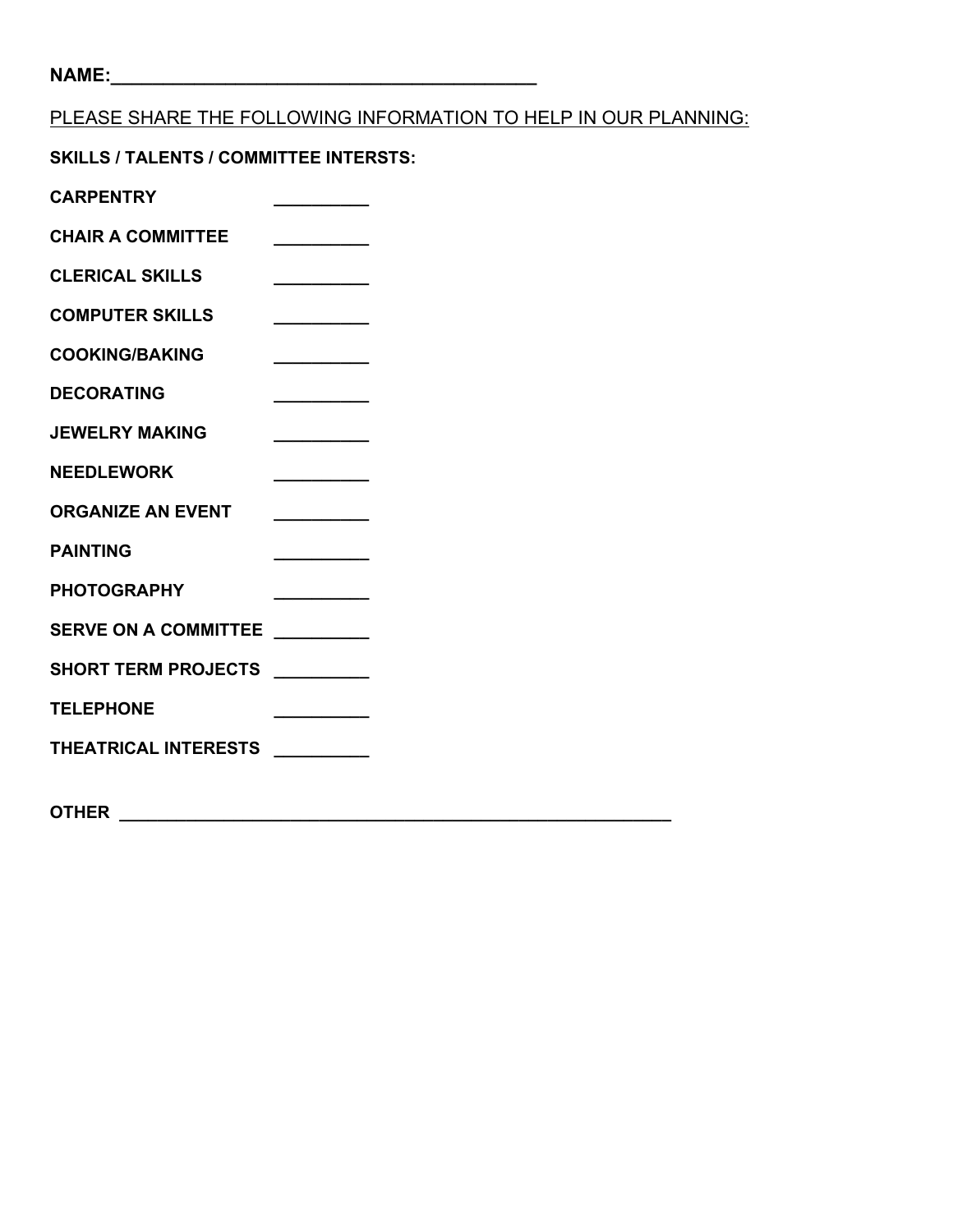#### **Safety Responsibility Policy Personal Statement of Accountability to Safety**

Safety is one of our most important priorities at CMC. Red Rules, Behavior Based Expectations, and Error Prevention Techniques are tools we use to ensure the safety of our patients, visitors, volunteers and employees.

By complying with established red rules, following behavioral expectations, and utilizing prevention tools and techniques, I make a conscious decision to help ensure the safety of patients and employees, and I am helping to create a culture of safety at CMC.

#### **Conway Medical Center Red Rules**

**1. I will always wash my hands or use hand sanitizer before and after every patient contact.**

**2. I will verify patient identity using two identifiers prior to any action or procedure.**

**3. I will verify and accurately label all specimen containers prior to leaving the collection site. (n/a)**

**4. For all Nursing Personnel: I will ensure that bed alarms are activated on all patients whose Fall Risk Assessment indicates the need for bed alarm activation. (n/a)**

**5. For all Personnel participating in invasive procedures: I will perform surgical counts in accordance with policy on any procedure in which a foreign body could be retained. (n/a)**

**6. For all Personnel participating in invasive procedures: I will participate in a time out before every procedure begins, using validation of correct patient, correct procedure, correct site by the procedural team which should include at a minimum the physician, circulator/nurse, and anesthesia care provider. (n/a)**

| <b>Conway Medical Center Behavior Based Expectations/Error Prevention Techniques</b> |                                                                                                                                                                                                                                                                                       |  |  |  |
|--------------------------------------------------------------------------------------|---------------------------------------------------------------------------------------------------------------------------------------------------------------------------------------------------------------------------------------------------------------------------------------|--|--|--|
| <b>Employees</b>                                                                     |                                                                                                                                                                                                                                                                                       |  |  |  |
| Communicate Effectively                                                              | Identify Self, Department & Purpose<br>Use Repeat-Backs and Read-Backs with<br><b>Clarifying Questions</b><br>Use SBAR (Situation, Background, Assessment,<br>3.<br>Request/Recommendation) for Reports and Handoffs                                                                  |  |  |  |
| Take "Time-Out" for Detail<br>2.                                                     | 1. Use S.T.A.R. (Stop, Think, Act, Review)                                                                                                                                                                                                                                            |  |  |  |
| 3.<br>Commit to Safety                                                               | 1. Adhere to Red Rules, Policies and<br><b>Procedures</b><br>2. Practice Peer Checking and Peer Coaching using<br>ARC - A-Ask a question $R$ - Request change C -<br>Concern (Voice a concern)<br>3. STOP when Unsure & seek clarification and<br>assistance<br>4. Raise the Red Flag |  |  |  |

My Personal Safety Commitment:

- 1. I have received training and education on Red Rules, Behavior Based Expectations, and Error Prevention techniques.
- 2. I will comply exactly and at all times with the Red Rules.
- 3. If compliance with a Red Rule is not possible, I shall STOP any action until any uncertainty can be resolved.
- 4. I will employ error prevention techniques as a part of my daily work.

I understand that compliance problems with Red Rules shall be managed in accordance with CMC's Safety Responsibility Policy. No less than a written reprimand shall be given for Red Rule non-compliance.

Volunteer Signature **Date** Date of the Date of the Date of the Date of the Date of the Date of the Date of the D

| Manager Signature | Date |
|-------------------|------|
|                   |      |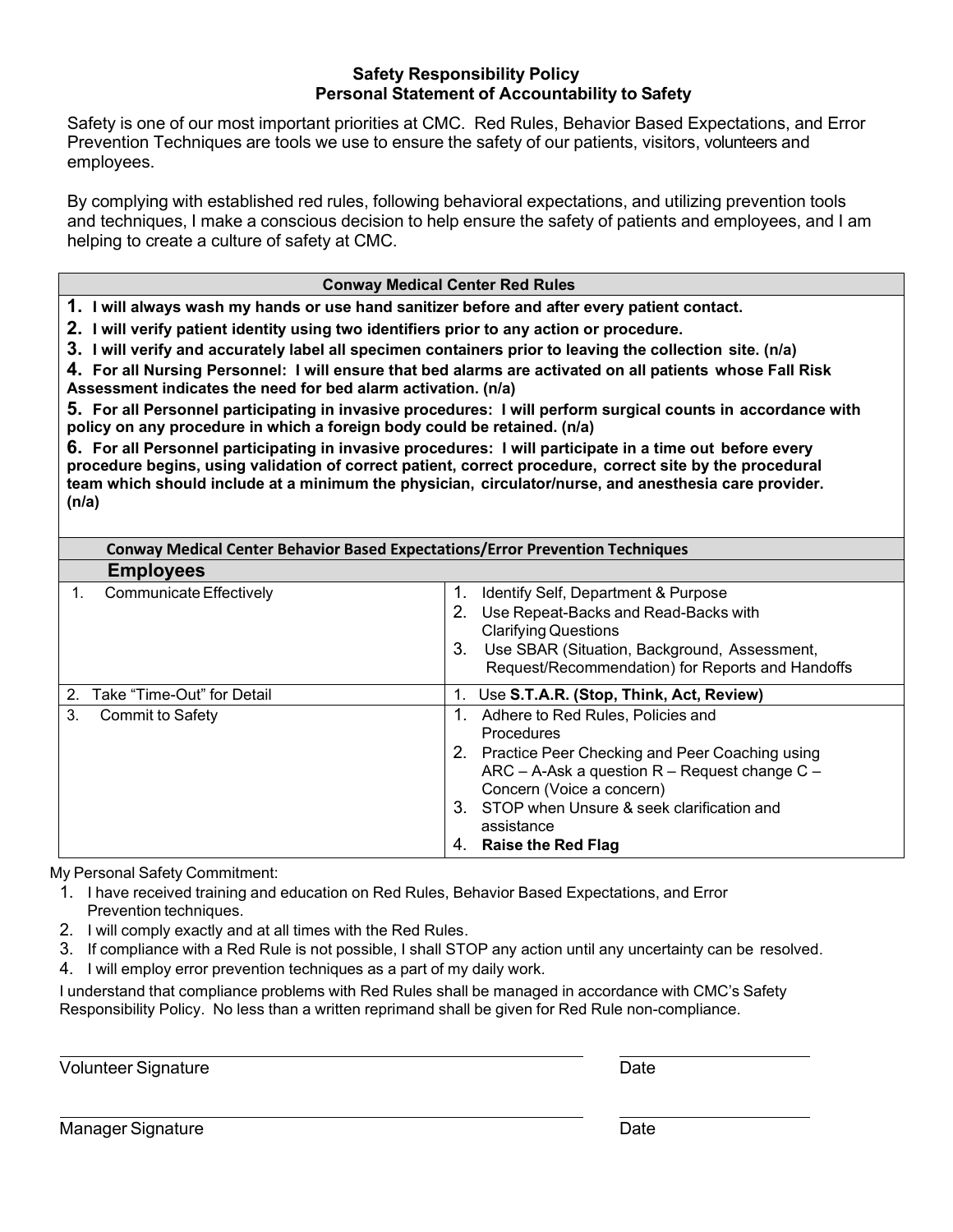VOLUNTEER ORIENTATION POST-TEST (circle the correct Answer)

| <b>NAME</b>                                                         | <b>DATE</b> | <b>SCORE</b> |             | (PASS > 80)  |
|---------------------------------------------------------------------|-------------|--------------|-------------|--------------|
| <b>Elevators may be used during a Facility Alert Fire</b>           |             |              | <b>TRUE</b> | <b>FALSE</b> |
| <b>Conway Medical Center and all their facilities are nicotine-</b> |             |              | <b>TRUE</b> | <b>FALSE</b> |
| free campuses                                                       |             |              |             |              |
| The best way to control the spread of infection is proper           |             |              | <b>TRUE</b> | <b>FALSE</b> |
| <b>Hand Washing</b>                                                 |             |              |             |              |
| A Volunteer may give out information concerning a                   |             |              | <b>TRUE</b> | <b>FALSE</b> |
| <b>Patient's medical condition</b>                                  |             |              |             |              |
| A volunteer's primary responsibility during a disaster is to        |             |              | <b>TRUE</b> | <b>FALSE</b> |
| protect themselves.                                                 |             |              |             |              |
| If I spot a fire, I am to report it immediately, if able            |             |              | <b>TRUE</b> | <b>FALSE</b> |
| Proper wheelchair procedures are important for the safety           |             |              | <b>TRUE</b> | <b>FALSE</b> |
| of patient and volunteer                                            |             |              |             |              |
| A volunteer can give out medications to patients with               |             |              | <b>TRUE</b> | <b>FALSE</b> |
| permission of the nursing staff                                     |             |              |             |              |
| I must knock and identify myself before entering a                  |             |              | <b>TRUE</b> | <b>FALSE</b> |
| patient's room                                                      |             |              |             |              |
| As a Volunteer, I am making a commitment to the hospital            |             |              | <b>TRUE</b> | <b>FALSE</b> |
| I must wear my ID badge at all times while serving as a             |             |              | <b>TRUE</b> | <b>FALSE</b> |
| <b>Volunteer</b>                                                    |             |              |             |              |
| If I am injured while on duty, I am to report it to the             |             |              | <b>TRUE</b> | <b>FALSE</b> |
| Director of Volunteers or a supervisor immediately. A               |             |              |             |              |
| <b>SREO</b> will be filed.                                          |             |              |             |              |
| Report any unsafe electrical conditions to your supervisor          |             |              | <b>TRUE</b> | <b>FALSE</b> |
| or to the Maintenance department                                    |             |              |             |              |
| <b>PPE stands for Personal Protective Equipment</b>                 |             |              | <b>TRUE</b> | <b>FALSE</b> |
| If you are on the nursing floors as a volunteer it is your          |             |              | <b>TRUE</b> | <b>FALSE</b> |
| responsibility to follow the NO PASS ZONE guidelines                |             |              |             |              |
| The Corporate Compliance Hot Line is available 24/7                 |             |              | <b>TRUE</b> | <b>FALSE</b> |
| Interpreter Services are available upon request                     |             |              | <b>TRUE</b> | <b>FALSE</b> |
| The Volunteer Services Rally Point is out the main lobby            |             |              | <b>TRUE</b> | <b>FALSE</b> |
| doors to the parking lot on left closest to Singleton Ridge         |             |              |             |              |
| Rd                                                                  |             |              |             |              |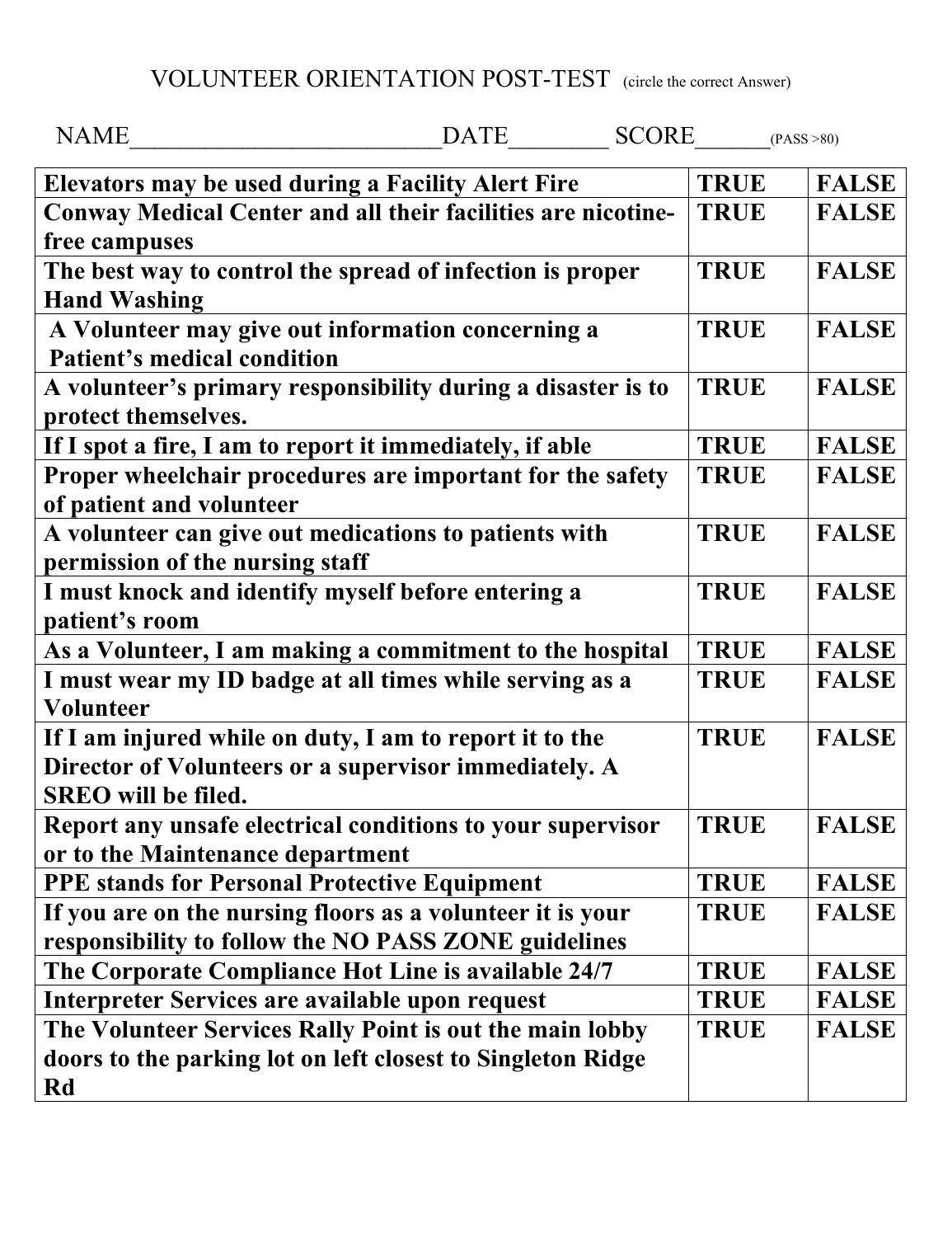#### CONFIDENTIALITY REMINDER

Conway Medical Center Volunteers have access to information, which is often highly confidential, and/or of a sensitive nature. As Volunteers, you may be subject to inquiries from other Volunteers or Personnel from outside the Medical Center, but you must NOT divulge this information to anyone unless such information is normally communicated as part of the Volunteer's work assignment *in accordance with hospital policy.* The release of confidential information to unauthorized individuals, or attempting to gain access to such information for personal reasons, is grounds for dismissal from the Volunteer Services and CMC Hospital Auxiliary programs.

#### **MATCH THE FOLLOWING SAFETY TERMS**

| a.) FACILITY ALERT FIRE                           | <b>SDS</b>                                                  |
|---------------------------------------------------|-------------------------------------------------------------|
| b.) EVACUATION BOARDS                             | AVOID, DENY, DEFEND                                         |
| c.) MEDICAL EMERGENCY                             | MISSING CHILD/INFANT -<br><b>EVERYONE SEARCH</b>            |
| d.) SECURITY ALERT MISSING<br><b>INFANT/CHILD</b> | <b>HANDLED BY STAFF</b><br><b>VERTICAL &amp; HORIZONTAL</b> |
| e.) NO PASS ZONE                                  | <b>BOMB THREAT</b>                                          |
| f.) SAFETY DATA SHEET                             | MEDICAL ALERT CODE BLUE                                     |
| g.) HOT ZONE                                      | 5555                                                        |
| h.) FACILITY ALERT - CODE<br><b>ORANGE</b>        | MISSING PSYCH PATIENT                                       |
| i.) SECURITY ALERT CODE WHITE                     | <b>CONTAMINATED AREA</b>                                    |
| i.) SECURITY ALERT – ACTIVE SHOOTER               | FIRE - EXIT TO RALLY POINT                                  |
| k.) DIAL FOR EMERGENCY                            | DO NOT PASS A CALL LIGHT                                    |
| VOLUNTEER NAME                                    | <b>DATE</b>                                                 |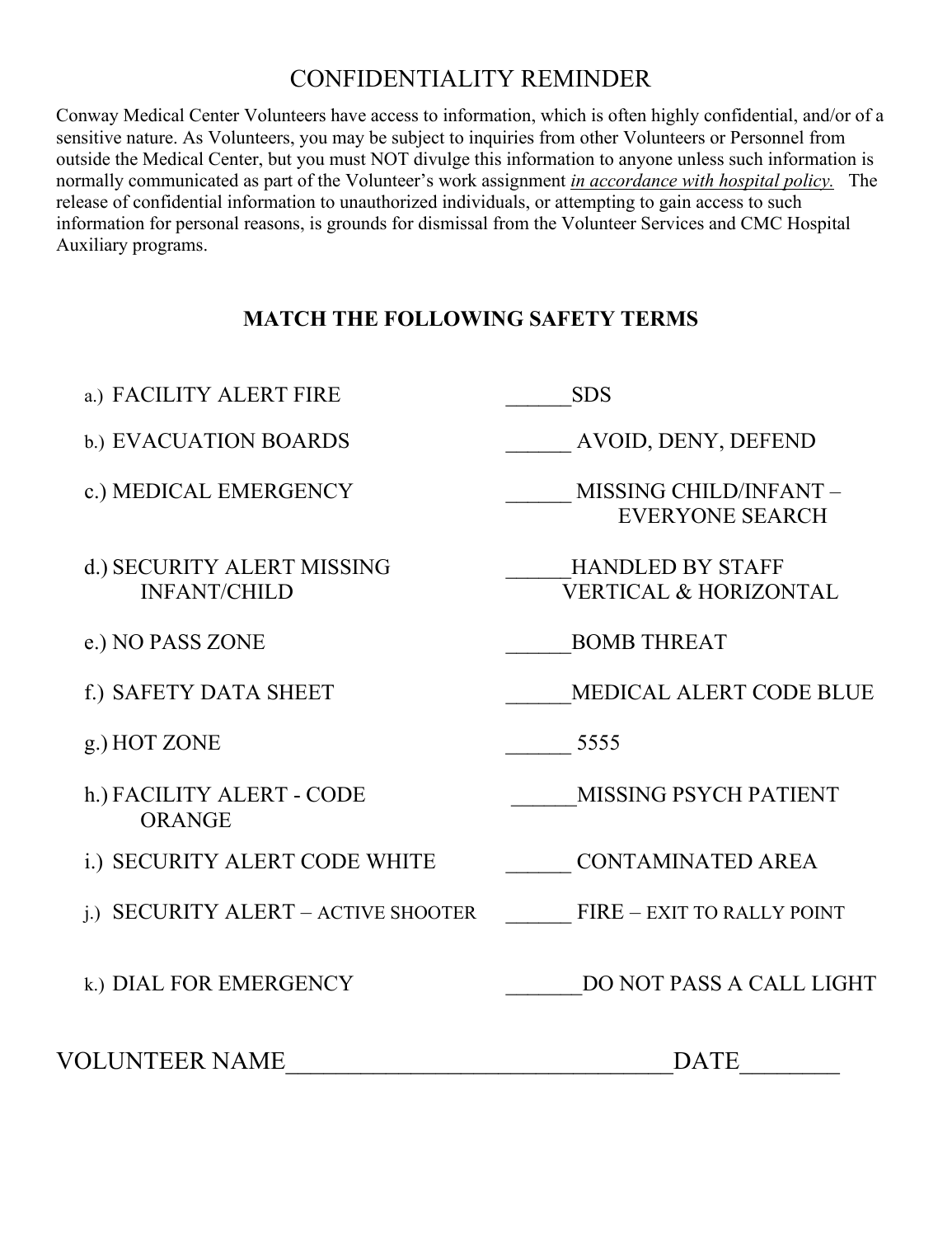# **HIPAA Awareness Training Quiz**

| 1.             | The compliance deadline for HIPAA was The compliance deadline for HIPAA was                                                                      |  |  |  |  |
|----------------|--------------------------------------------------------------------------------------------------------------------------------------------------|--|--|--|--|
| 2.             |                                                                                                                                                  |  |  |  |  |
| 3.             | The following information can be used to identify patients:<br>A) Address<br>B) License Plate Number<br>C) Account Number<br>D) All of the above |  |  |  |  |
| 4.             | Without prior authorization, patient information can ONLY be shared if it pertains to:                                                           |  |  |  |  |
| 5.             | Wrongful disclosure of health information carries fines and can involve jail time.                                                               |  |  |  |  |
|                | True ____ False ____                                                                                                                             |  |  |  |  |
| 6.             | Under HIPAA, patients can choose to NOT be listed in the patient directory.<br>True False                                                        |  |  |  |  |
| 7 <sub>1</sub> | Placing patient information in a wastebasket is OK as long as it is behind a desk.                                                               |  |  |  |  |
| 8.             | Reporting HIPAA violations is everyone's responsibility.<br>True ____ False                                                                      |  |  |  |  |

I have completed the HIPAA orientation packet. I accept the "I Am HIPAA Wise" oath by agreeing to follow *CONWAY MEDICAL CENTER* privacy and confidentiality policies.

**Volunteer SIGNATURE** Date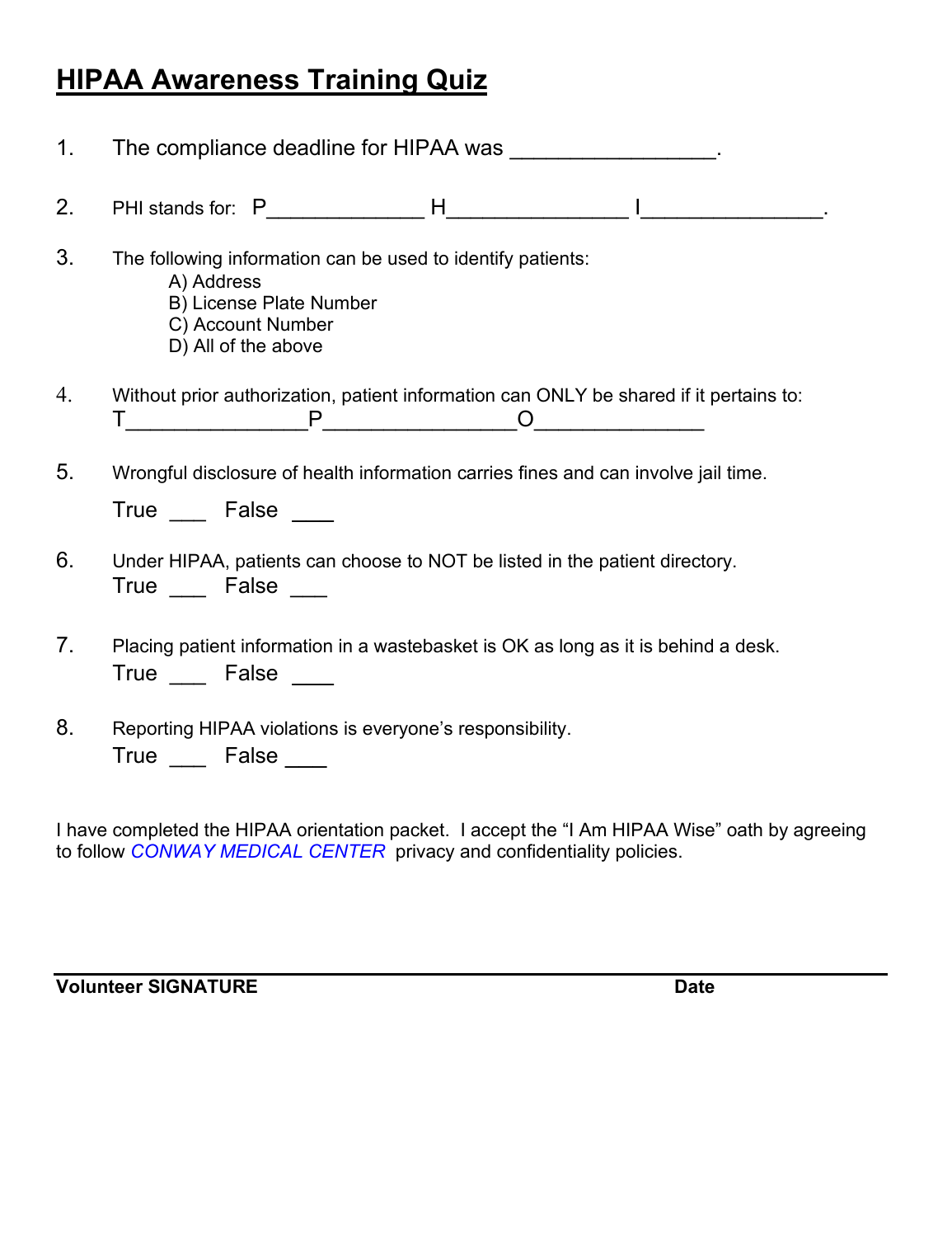# **UNIFORM REQUEST**

### **PRINT NAME \_\_\_\_\_\_\_\_\_\_\_\_\_\_\_\_\_\_\_\_\_\_\_\_\_\_\_\_\_\_\_\_\_**

# PLEASE IDENTIFY THE SIZE & STYLE YOU DESIRE.

YOUR INITIAL UNIFORM IS ISSUED AT NO COST. ADDITIONAL UNIFORMS MAY BE PURCHASED AT THE COST of \$20 unless you are ordering an XXL or larger than the cost is \$22. Checks may be made payable to CMC or cash payment accepted.

| V<br> |  |
|-------|--|
|-------|--|

|         | POLO (GOLF SHIRT) S M L XL XXL   |   |    |              |
|---------|----------------------------------|---|----|--------------|
|         | JACKETS LONG SLEEVE S M L XL XXL |   |    |              |
| LADIES- | POLO (GOLF SHIRT)                |   |    | S M L XL XXL |
|         | <b>VEST</b>                      |   |    | M L XL XXL   |
|         | <b>JACKETS</b>                   | M | XL | XXL          |

RECOMMENDATION: SOAK IN WARM WATER & SALT TO SET COLOR. WASH SEPERATELY.

POLO SHIRTS, VESTS, JACKETS ARE MONOGRAMED AND DO NOT REQUIRE THE AHA PATCH.

IF YOU ARE A MEMBER OF THE AUXILIARY, THE AUXILIARY PATCH IS TO BE CENTERED AND SEWN ON ONE INCH ABOVE THE MONOGRAM ON THE FRONT OF UNIFORM.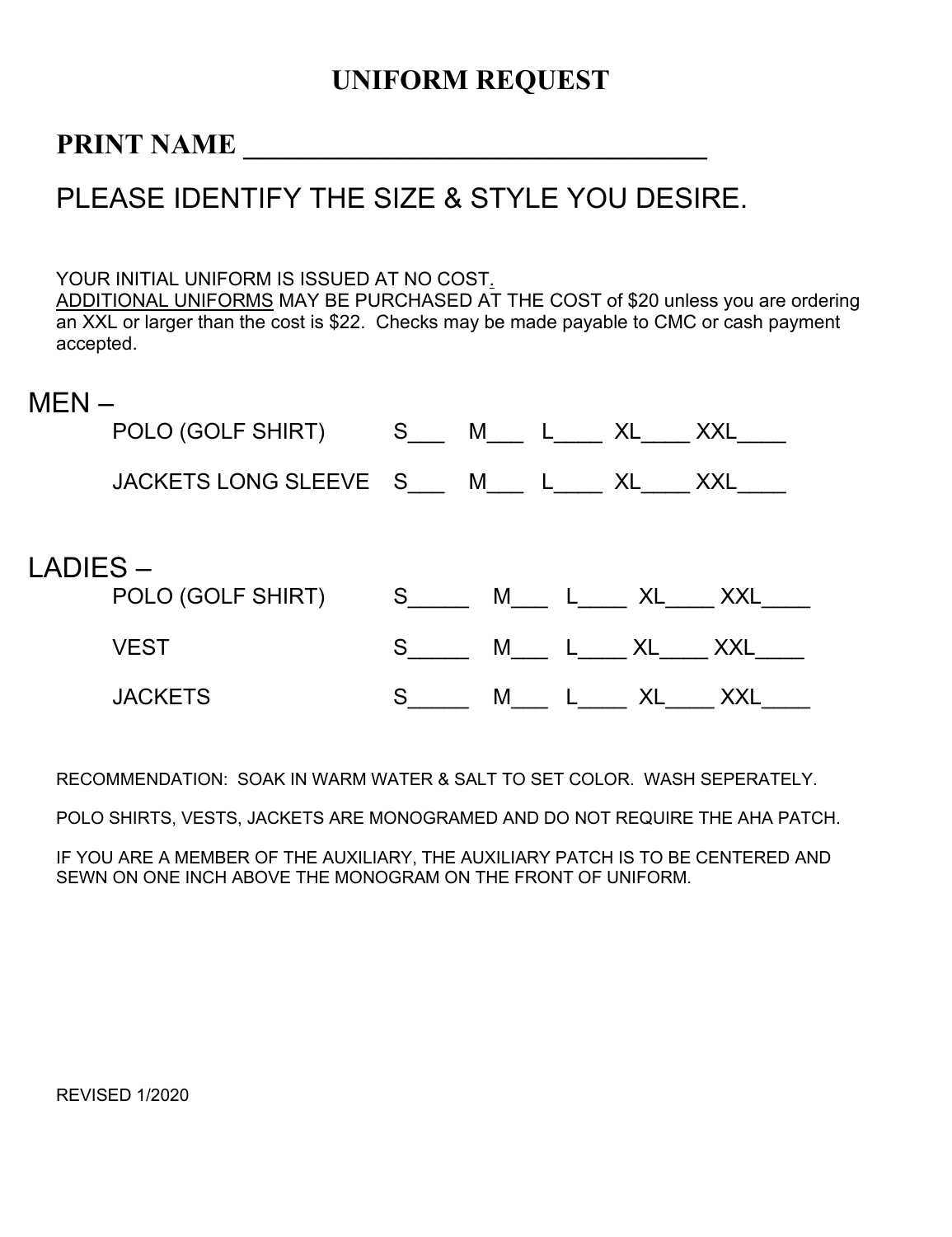

Our volunteers are an important part of what makes Conway Medical Center a special place. The Hospital Administration is always looking for ways to thank you for your service and dedication to our hospital. We would like to offer our volunteers access to the Employee Fitness Area at the Rehabilitation Center. Follow the steps below to register. Once you register you will be able to use the fitness area between the hours of 5 am and 10 pm 7 days a week including holidays.

There are a few things you have to do to gain access to the area and start your exercise regimen:

- 1. Check with your Doctor to make sure exercise should be a part of your "I want to stay healthy" routine.
- 2. Stop by the HR department in the Administration Building to get your Volunteer Badge coded so Security can program access to the employee entrance on your badge.
- 3. While in HR complete and sign the User Agreement and get a copy for future reference. The User Agreement explains the terms you agree to when using the exercise area. And don't forget to give us an email address so we can let you know when you can start using the area and keep you informed about any changes and updates.
- 4. Check your email for the confirmation that you have access to the fitness area.
- 5. Put "go to the gym" on your schedule.

Should you have any questions about the fitness area please call Nancy Seeds in HR at 843-347-8112 any afternoon.

Again, Thank you for your service to Conway Medical Center.